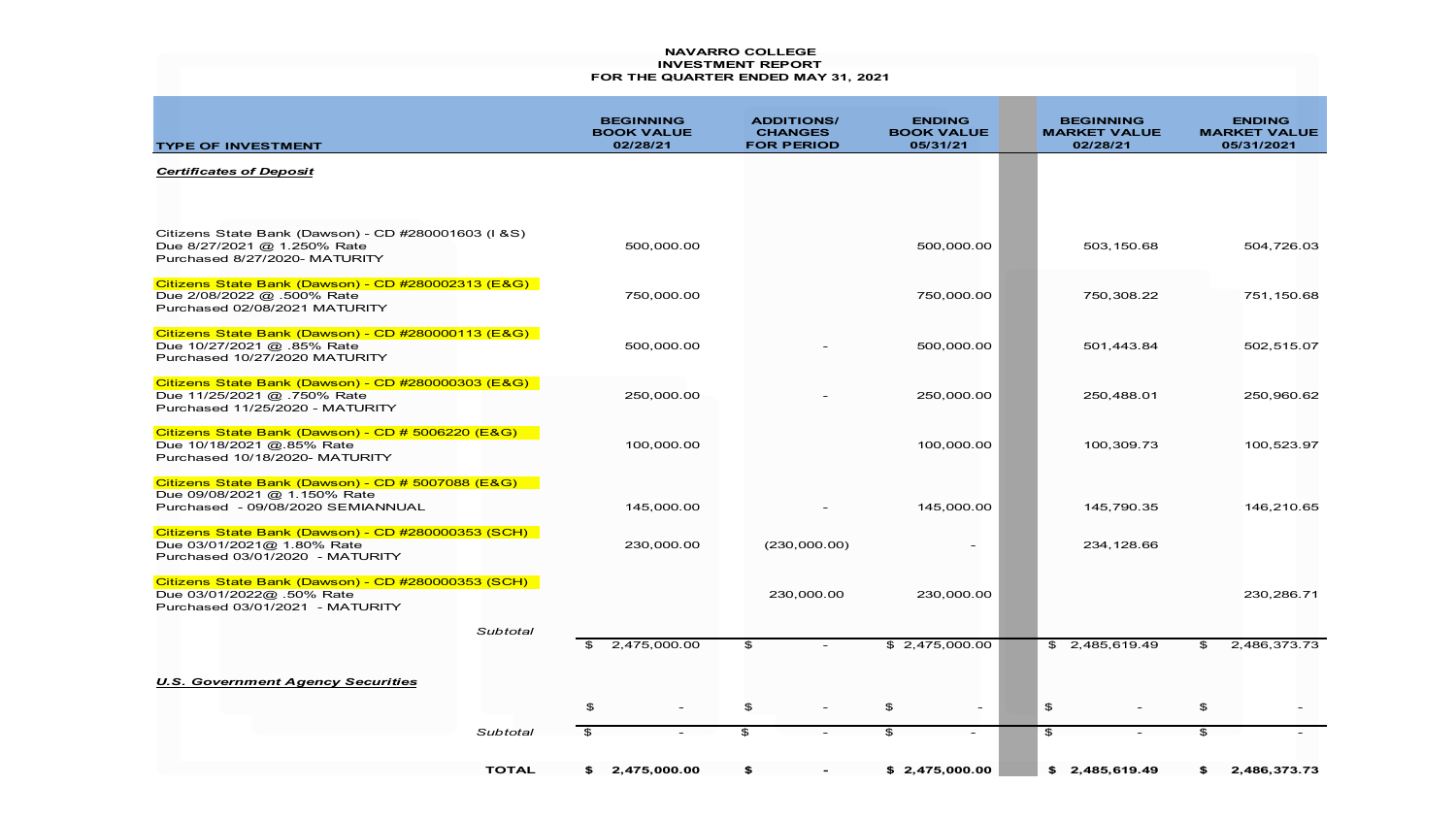## **NAVARRO COLLEGE INVESTMENT REPORT RECAP** FOR THE QUARTER ENDED MAY 31, 2021

## **RECAP OF INVESTMENTS BY FUND**

| <b>TYPE OF INVESTMENT</b>                                                    |    | <b>ENDING</b><br><b>BOOK VALUE</b><br>5/31/21 | <b>Educational and</b><br><b>General Fund</b> | <b>Debt Service</b><br><b>Fund</b> | <b>Auxiliary</b><br>Fund | <b>Agency</b><br>Fund | <b>Plant</b><br>Fund | <b>Student</b><br><b>Financial</b><br><b>Aid Fund</b> |
|------------------------------------------------------------------------------|----|-----------------------------------------------|-----------------------------------------------|------------------------------------|--------------------------|-----------------------|----------------------|-------------------------------------------------------|
|                                                                              |    |                                               |                                               |                                    |                          |                       |                      |                                                       |
| Citizens State Bank (Dawson) - CD #5007088                                   |    | 145,000.00                                    | 145,000.00                                    |                                    |                          |                       |                      |                                                       |
| Citizens State Bank (Dawson) - CD #5006220                                   |    | 100,000.00                                    | 100,000.00                                    |                                    |                          |                       |                      |                                                       |
| Citizens State Bank (Dawson) - CD# 280000303                                 |    | 250,000.00                                    | 250,000.00                                    |                                    |                          |                       |                      |                                                       |
| Citizens State Bank (Dawson) - CD# 280000353                                 |    | 230,000.00                                    |                                               |                                    |                          |                       |                      | 230,000.00                                            |
| Citizens State Bank (Dawson) - CD# 280002313                                 |    | 750,000.00                                    | 750,000.00                                    |                                    |                          |                       |                      |                                                       |
| Citizens State Bank (Dawson) - CD# 280000313                                 |    | 500,000.00                                    | 500,000.00                                    |                                    |                          |                       |                      |                                                       |
| Citizens State Bank (Dawson) - CD# 280001603                                 |    | 500,000.00                                    |                                               | 500,000.00                         |                          |                       |                      |                                                       |
|                                                                              | -S | 2,475,000.00 \$                               | 1,745,000.00 \$                               | 500,000.00 \$                      | 0.00 S                   | $0.00$ \$             | 0.00S                | 230,000.00                                            |
| May 31, 2021 Benchmark Rates:                                                |    |                                               |                                               |                                    |                          |                       |                      |                                                       |
| <b>TexStar Local Government Investment Service</b>                           |    | 0.0100%                                       |                                               |                                    |                          |                       |                      |                                                       |
| Rates and market values are from the May 31, 2021 The Wall<br>Street Journal |    |                                               |                                               |                                    |                          |                       |                      |                                                       |
| <b>Federal Funds Rate</b>                                                    |    | 0.1100%                                       |                                               |                                    |                          |                       |                      |                                                       |
| Treasury Bill - 26 weeks                                                     |    | 0.1850%                                       |                                               |                                    |                          |                       |                      |                                                       |

We, the investment officers of Navarro College District, swear that, to the best of our knowledge, this report displays Navarro College's investment portfolio as of May 31, 2021. We further swear that transactions involvin investment portfolio are in compliance with Navarro College's Investment Policy and Strategy and the provisions of the Public Funds Investment Act, Chapter 2256, and amendments of the Texas Government Code.

Prepared by:

 $6 - 29$  $\varphi$ 

Director of Business Services

Date

Date **Investment Officer** 

Date

Investment Officer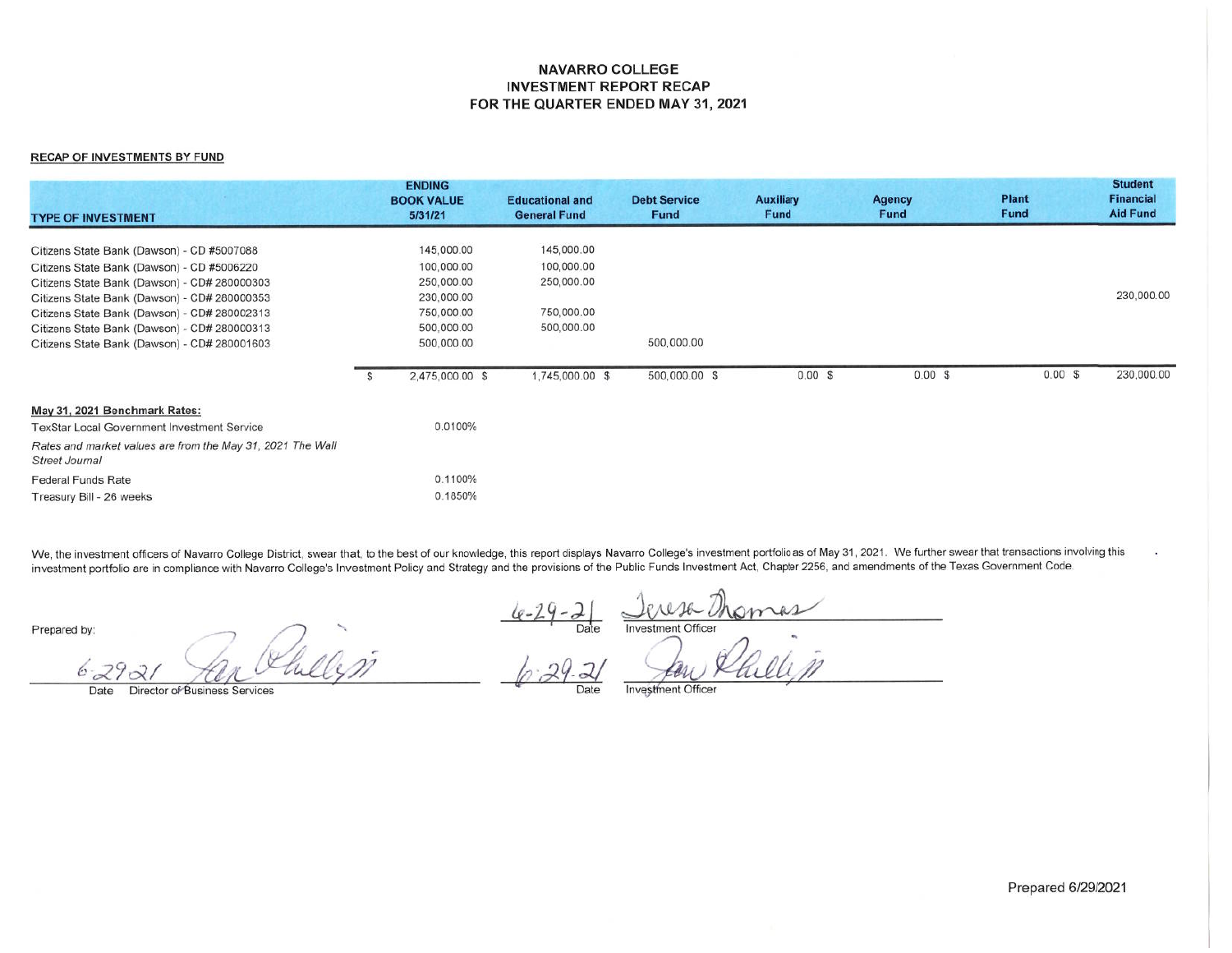## **NAVARRO COLLEGE PLEDGED COLLATERAL BY BANK TO SECURE CASH AND CERTIFICATES OF DEPOSIT FOR THE QUARTER ENDED MAY 31, 2021**

| <b>Entity</b>                                             | <b>Per Bank</b><br>Cash           | <b>CDs</b>                   | <b>Total</b><br><b>Deposits</b>   | <b>FDIC</b><br><b>Insurance</b> | Pledged<br><b>Collateral</b> | Type of<br><b>Collateral</b>                                                              |
|-----------------------------------------------------------|-----------------------------------|------------------------------|-----------------------------------|---------------------------------|------------------------------|-------------------------------------------------------------------------------------------|
| <b>Prosperity Bank</b><br>Prosperity Bank-Waxahachie      | 19,883,598.82<br>\$<br>187,386.34 | $^{\circ}$<br>$\blacksquare$ | 19,883,598.82<br>\$<br>187,386.34 | 250,000.00<br>\$                | \$<br>26,456,799.91          | Mortgage backed securities and Government agency issues<br>Included with Propersity Above |
| Citizens National Bank-Waxahachie                         |                                   |                              | 20,070,985.16                     | 250,000.00                      | 26,456,799.91                |                                                                                           |
| Citizens National Bank-Midlothian<br>Interbank-Midlothian | 68,105.09                         |                              | 68,105.09                         | 250,000.00                      |                              |                                                                                           |
| Incommons Bank-Mexia                                      | 24,802.41                         | ٠                            | 24,802.41                         | 250,000.00                      |                              |                                                                                           |
| Citizens State Bank (Dawson)                              |                                   | 2,475,000.00                 | 2,475,000.00                      | 250,000.00                      | 3,280,385.11                 | Mortgage backed securities                                                                |
|                                                           |                                   |                              |                                   |                                 |                              |                                                                                           |
| <b>TOTAL</b>                                              | 20,163,892.66                     | 2,475,000.00                 | 42,709,877.82                     | \$1,250,000.00                  | 56, 193, 984. 93             |                                                                                           |